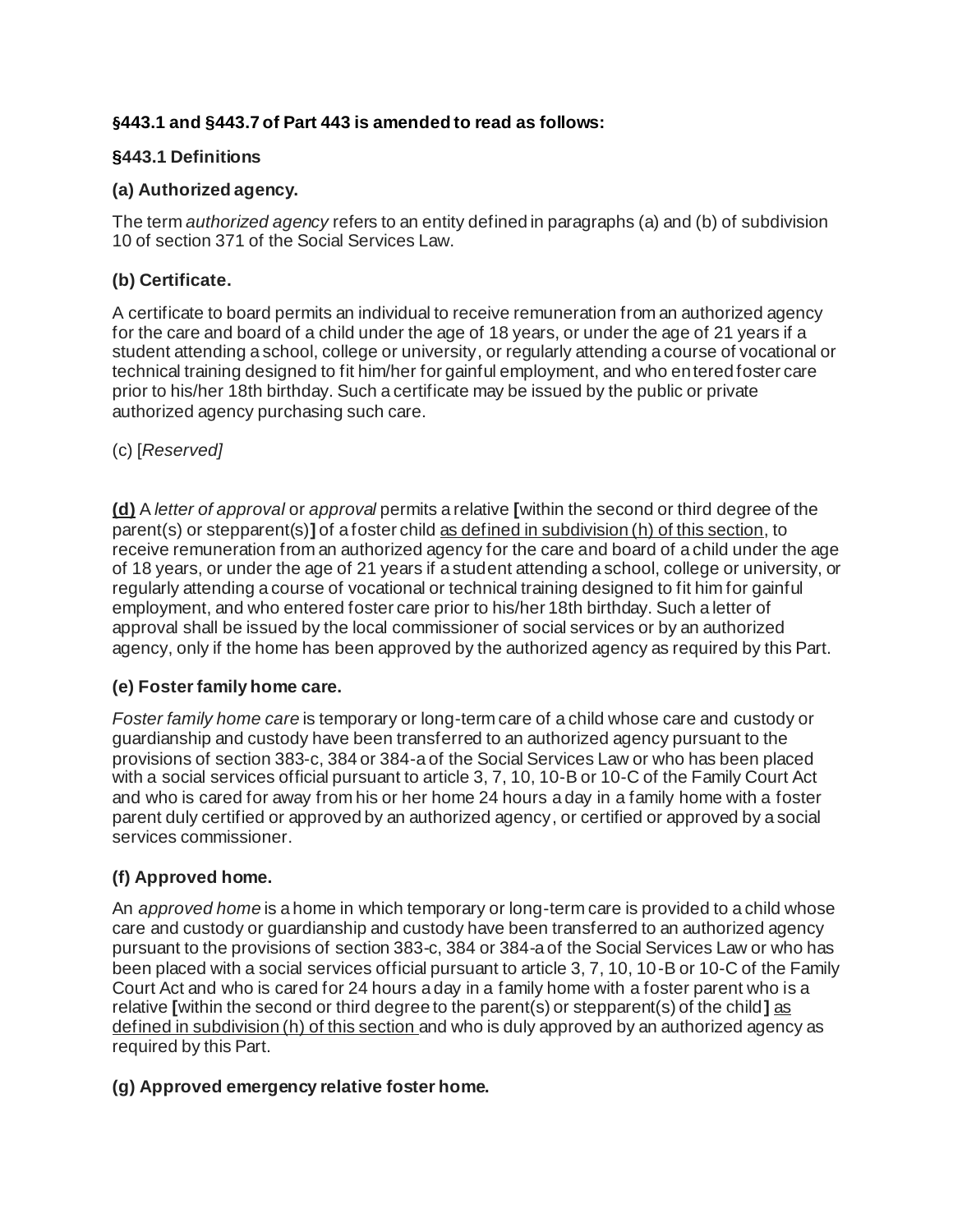An *approved emergency relative foster home* is a home in which foster care is provided to a child placed with an authorized agency who is cared for 24 hours a day in a family home with a foster parent who is a relative [within the second or third degree to the parent(s) or stepparent(s) of the child] as defined in subdivision (i) of this section and which is duly approved by an authorized agency in accordance with section 443.7 of this Part.

# **[(h) Certified emergency foster home.**

A *certified emergency foster home* is a home in which foster care is provided to a child placed with an authorized agency who is cared for 24 hours a day in a family home with a foster parent who is either a relative other than one who is within the second or third degree to the parent(s) or stepparent(s) of the child or is a nonrelative with a significant prior relationship with the child's family and which is duly certified by an authorized agency in accordance with section 443.7 of this Part.**]**

## **[(i) Relative within the second or third degree.**

A *relative within the second or third degree* to the parent(s) or stepparent(s) of a child refers to those relatives who are related to the parent(s) or stepparent(s) through blood or marriage either in the first, second or third degree in the kinship line. A relative within the second or third degree of a parent includes the following:

- (1) grandparents of the child;
- (2) great-grandparents of the child;
- (3) aunts and uncles of the child, including the spouses of the aunts or uncles;
- (4) siblings of the child;

(5) great-aunts and great-uncles of the child, including the spouses of the great-aunts or greatuncles;

(6) first cousins of the child, including the spouses of the first cousins;

(7) great-great grandparents of the child; and

(8) an unrelated person where placement with such person allows half siblings to remain together in an approved foster home, and the parents or stepparents of one of the half siblings is related to such person in the second or third degree.**]**

# **(h) Relative.**

For the purposes of this part, a *relative* is an (1) adult who is related to the parent(s) or stepparent(s) of a child through blood, marriage or adoption to any degree of kinship; (2) an adult with a positive relationship to the child or child's family including but not limited to a child's godparent, neighbor, family friend; or (3) an unrelated person where placement with such person allows half -siblings to remain together in an approved foster home, and the parents or stepparents of one of the half -siblings is a relative of such person.

**i[**(j)**]** *Foster family boarding home* means a residence owned, leased or otherwise under the control of a single person or family who has been certified or approved by an authorized agency to care for no more than six children, including all children under the age of 13 whether or not they are received for board except that up to two additional children may be cared for only if such children are siblings, or are siblings of a child living in the home, or are children freed for adoption and placed for adoption with the person(s) who have been certified or approved as foster parents. Such a home may exceed these limits only to receive for board a child or children returning to that foster family boarding home pursuant to section 443.6 of this Part.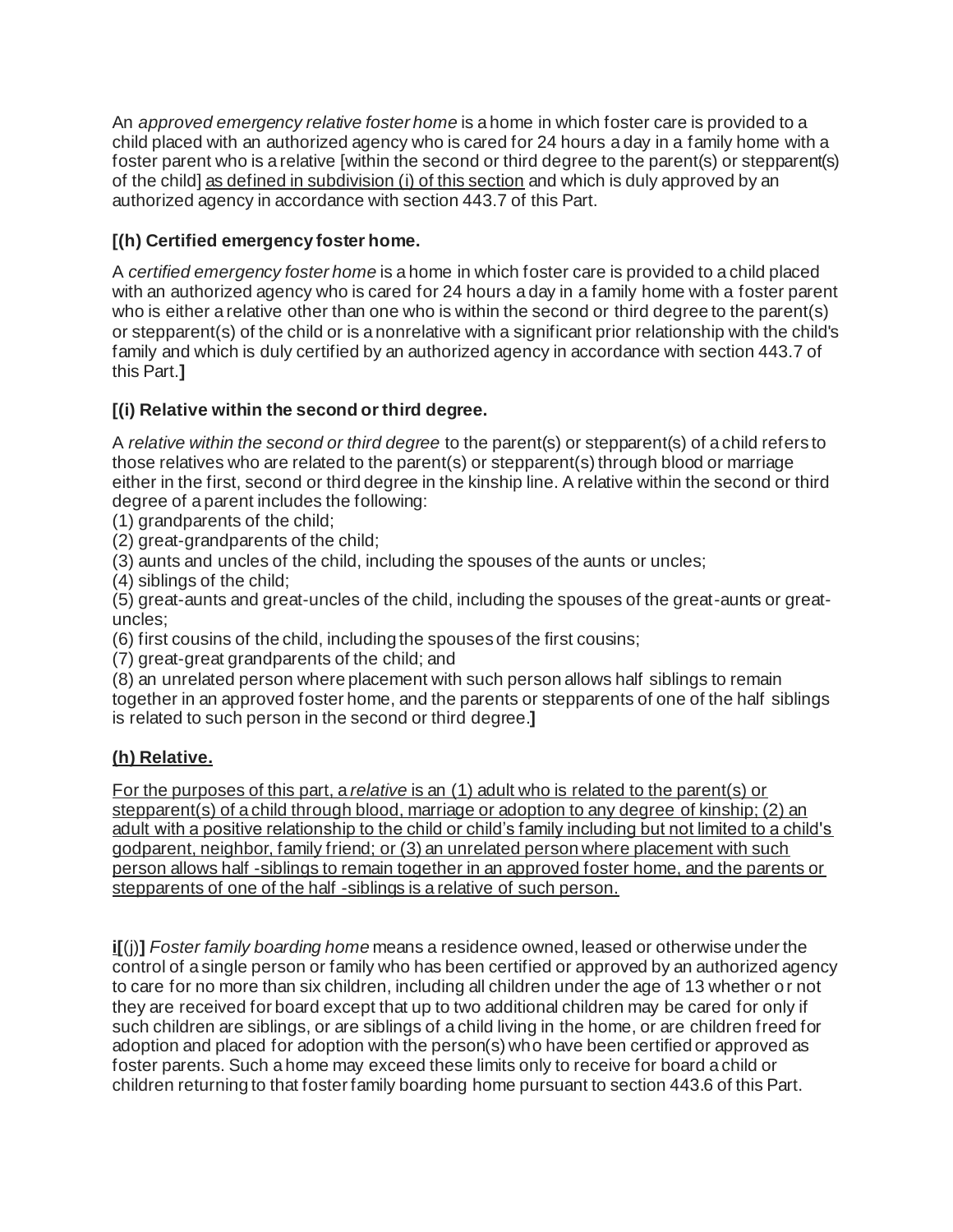#### **§443.7 Agency procedures for approving potential emergency relative foster homes**

**(a) [**A potential foster home or**] [**t**]**The home of a relative as defined in 443.1(h) of this Part of a foster child may be **[**certified or**]** approved as an emergency foster home under the following allowable circumstances:

(1) Allowable circumstances:

(i) a child is removed from his or her own home pursuant to section 1021, 1022, 1024, or 1027 of the Family Court Act or a child is removed and placed into foster care pursuant to article 3, 7, 10, 10-B or 10-C of the Family Court Act section 384-a of the Social Services Law; or (ii) a child currently placed in a foster care setting needs to be placed in a foster home and the social services district documents within the uniform case record a compelling reason why such home needs to be **[**certified or**]** approved on an emergency basis;

(2) **[**an eligible**]** The relative **[**or non**-**relative**]**, identified in section 443.1**[**(g) and**]** (h) of this Part, is identified by the child, child's parent(s) or stepparent(s), the court, a representative of the local district or other interested party, as potentially appropriate to provide foster care to the child or such **[**person or**]** relative volunteers to provide foster care to the child. **[**For the purposes of this section, an *eligible non-relative* may include, but is not limited to, a child's godparent, neighbor, family friend, or an adult with a positive relationship with the child.**]**

**(b)** Before placing a foster child with a **[**potential caretaker**]** relative **[**or eligible relative**]** on an emergency basis the authorized agency must:

(1) secure a signed and dated statement from the **[**potential caretaker or eligible**]** relative indicating the exact relationship to the child and the child's parent(s), that the **[**potential caretaker or eligible**]** relative is willing to provide foster care for the child and an assurance that the **[**potential caretaker or eligible**]** relative understands that the child is in the legal custody of the commissioner of social services and that by accepting responsibility for providing foster care for the child, **[**potential caretaker or eligible**]** the relative agrees to comply with foster care requirements, including, but not limited to those involving the role and authority of the **[**certifying or**]** approving authorized agency and the social services district with legal custody of the child to supervise the placement.

(2) perform a home study of the **[**potential caretaker's or eligible**]** relative's home and family on an expedited basis which assesses the **[**potential care taker's or eligible**]** relative's home to ensure that there is no apparent risk to the health and safety of the child;

(3) perform a home study of the **[**potential caretaker's or eligible**]** relative's home and family on an expedited basis which assesses the **[**potential care taker's or eligible**]** relative's family, focusing on the following factors:

(i) the family's relationship with the child and the child's parent(s) or step-parent(s);

(ii) the care provided to other children in the home by the **[**potential caretaker or eligible**]** relative;

(iii) the **[**potential caretaker's or eligible**]** relative's knowledge of the circumstances and conditions that led to the need for the child's foster care placement;

(iv) the past role of the **[**potential caretaker or eligible**]** relative in helping and/or protecting the child from and/or preventing occurrences of abuse or maltreatment of the child; and

(v) the present ability of the **[**potential caretaker or eligible**]** relative to protect the child placed in its home from abuse or maltreatment and the **[**potential caretaker's or eligible**]** relative's ability to understand the need to protect the child from abuse or maltreatment;

(4) explain to the **[**potential caretaker or eligible**]** relative the agency's role and authority to supervise the placement;

(5) obtain information necessary to contact character references pursuant to this Part; and

(6) review agency records to determine whether or not the **[**potential caretaker(s) or eligible**]** relative(s) have a prior history of abuse or maltreatment.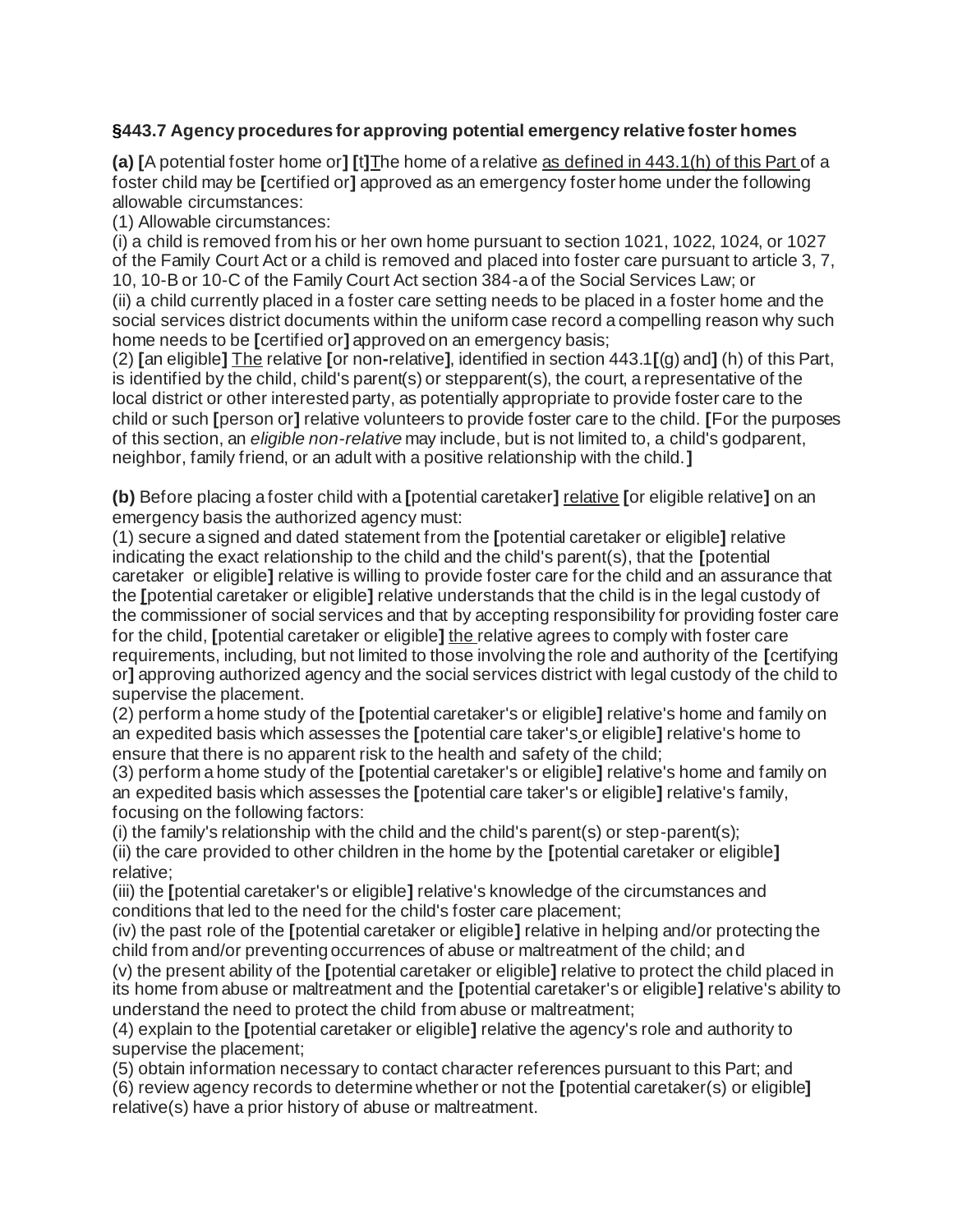**(c)** If the home is found suitable after the requirements of subdivision (b) of this section have been completed, it will be **[**certified or**]** approved as an **[**emergency foster home or an**]** emergency relative foster home for 90 days from the date of placement of the child in the home.

**(d)** The **[**potential caretaker or eligible**]** relative must execute an agreement with the authorized agency within seven days of placement that provides that the **[**potential caretaker or eligible**]** relative will comply with provisions of this Part.

**(e)** Within seven days of placement, the authorized agency must obtain:

(1) a completed Statewide Central Register database check form, and submit such form to the Office of Children and Family Services pursuant to section 424-a of the Social Services Law and section 443.2(b)(7) and (8) of this Part;

(2) if the applicant or other person 18 years of age or older who resides in the home of the applicant resided in another state at any time during the five years preceding the emergency approval **[**or emergency certification**]** issued pursuant to this section, the documentation necessary to enable the agency to request child abuse and maltreatment information maintained in the child abuse and maltreatment registry from the applicable child welfare agency in each such state of previous residence; and

(3) a completed form to check the register of substantiated Category 1 cases of abuse or neglect maintained by the Justice Center for the Protection of People with Special Needs, and submit such form to the Justice Center for the Protection of People with Special Needs pursuant to section 495 of the Social Services Law and section 443.2(b)(7) and (8) of this Part.

**(f)** On the date of the foster child's placement in the **[**certified or**]** approved emergency relative foster home or within one business day thereof, the authorized agency must provide a sufficient number of blank fingerprint cards for the foster parent(s) and each person over the age of 18 currently residing in such home and a description of how the completed fingerprint cards will be used upon submission to the authorized agency by the foster parent(s). The foster parent(s) must submit the completed fingerprint cards to the authorized agency no later than two weeks following receipt of such cards for the purpose of a criminal history record check performed by both the Division of Criminal Justice Services and the Federal Bureau of Investigation.

**(g)** Emergency **[**foster homes and emergency**]** relative foster homes **[**certified or**]** approved on an expedited emergency basis for 90 days, may continue to provide foster care beyond the 90th day of placement if **[**they are finally**]** final **[**certified or**]** approv**[**ed**]**al was given on or before the end of the 90th day or if the provisions of subdivision (h) of this section apply. For an emergency relative foster home to receive final **[**certification or**]** approval, all requirements for **[**certification or**]** approval as a foster home as set forth in this Part must be met within 90 days from the date of placement.

#### **(h) Continued placement.**

(1) An emergency relative foster home **[**certified or**]** approved on an emergency expedited basis for 90 days in accordance with this section may continue to provide foster care beyond the 90th day of **[**certification or**]** approval as an emergency relative foster home when the foster parent has otherwise satisfied all of the requirements for final **[**certification or**]** approval as an **[**certified or**]** approved foster home except for the completion of the Statewide Central Register of Child Abuse or Maltreatment database check process in accordance with section 443.2 of this Part, or